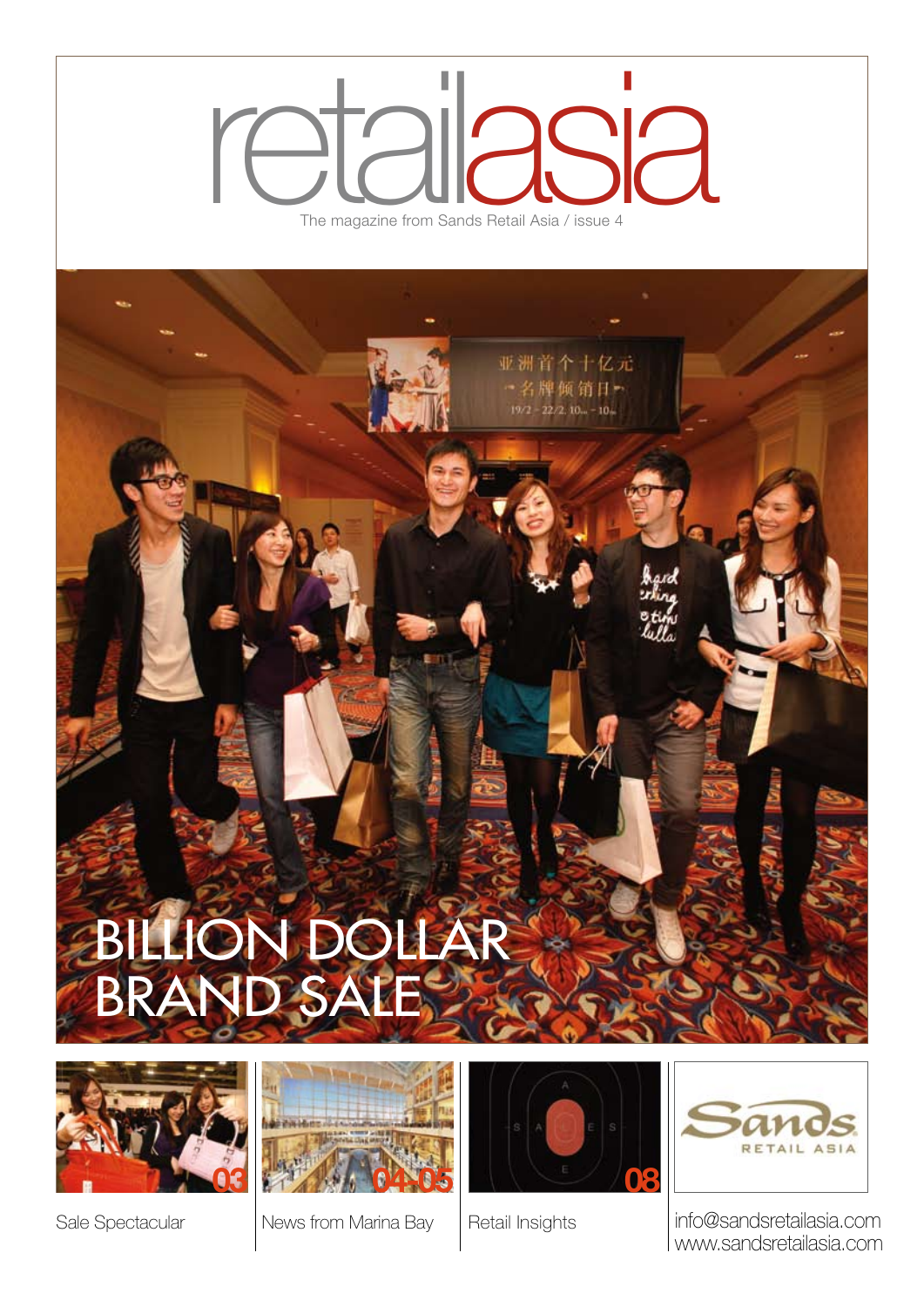### vp'smessage



ith the first quarter of 2009 behind us and increasing numbers of economists reporting that the financial crisis has reached

the bottom, we enter spring with renewed optimism.

Since the last issue of Retail Asia, we have launched headstrong into our latest retail campaign for the forthcoming Marina Bay Sands™ development in Singapore. To date, commitment to the project by retailers is solid and as we take the campaign out to key markets around the world, the sentiment is one of positivity. Equally so in Macao, where visitor arrivals continue to increase month on month and fourth quarter sales figures show retail prices and sales volumes holding stable.

I hope that at the various trade

shows and events that my team and I will be attending in the coming months, I will have the opportunity to meet with you personally. Until such time, may I reiterate our support and dedication to all our retailers. •

**Regards** 

**David Sylvester** Vice President, Retail Asia

# retailasia

The magazine from Sands Retail Asia Issue 4

#### **Macao & Singapore**

#### Leasing enquiries

**Angus Woodhead**  *Regional Director of Retail Development* Tel: +(65) 6688 6018 Email: angus.woodhead@sandsretailasia.com

#### Marketing enquiries **Carmen Walsh**

*Manager – Business Development, Retail Asia* Tel: +(852) 3652 2253 Email: carmen.walsh@sandsretailasia.com

#### General leasing enquiries

Tel: +(852) 3652 2222 Email: leasing@venetian.com.mo

#### Newsletter contributions **Ida lee**  *Assistant, Retail Development*  Tel: +(852) 3652 2232 Email: ida.lee@sandsretailasia.com



info@sandsretailasia.com www.sandsretailasia.com

## Springing into the new Season

e-affirming The Grand Canal Shoppes position as one of Asia's great shopping meccas, this Spring the promotions continue with a series of forthcoming Spring/Summer Beauty Workshops. Designed especially to complement our strength in fashion retailing, these workshops will actively promote The Grand Canal Shoppes as a beauty shopping destination to women across the Asia-Pacific region. Do contact a member of your Mall Marketing team to ensure your beauty related products gain maximum exposure to visitors and customers as part of this campaign; the success of our Billion Dollar Brand Sale quite clearly proves the benefit of participating in our promotions.

As further enticement to shoppers this Spring/Summer season, from

now until April 30th a complimentary MOP100 gift certificate will be awarded to shoppers spending MOP1,000 or more in a single receipt. For shoppers preferring to pay with their Bank of China (BOC) debit and credit card, the offer is even better; the same MOP100 gift certificate being awarded with a single purchase of just MOP800 or more at The Grand Canal Shoppes.

And finally, a special promotion for all our retail partners. Sands Retail Asia would like to offer you spectacularly discounted rates on any of our luxurious suites at The Venetian® Macao-Resort-Hotel starting from just HKD1,000++. This exclusive offer is open to all retailers and their staff, subject to availability. For more details, please email room.reservations@venetian.com.mo or visit www.venetianmacao.com •

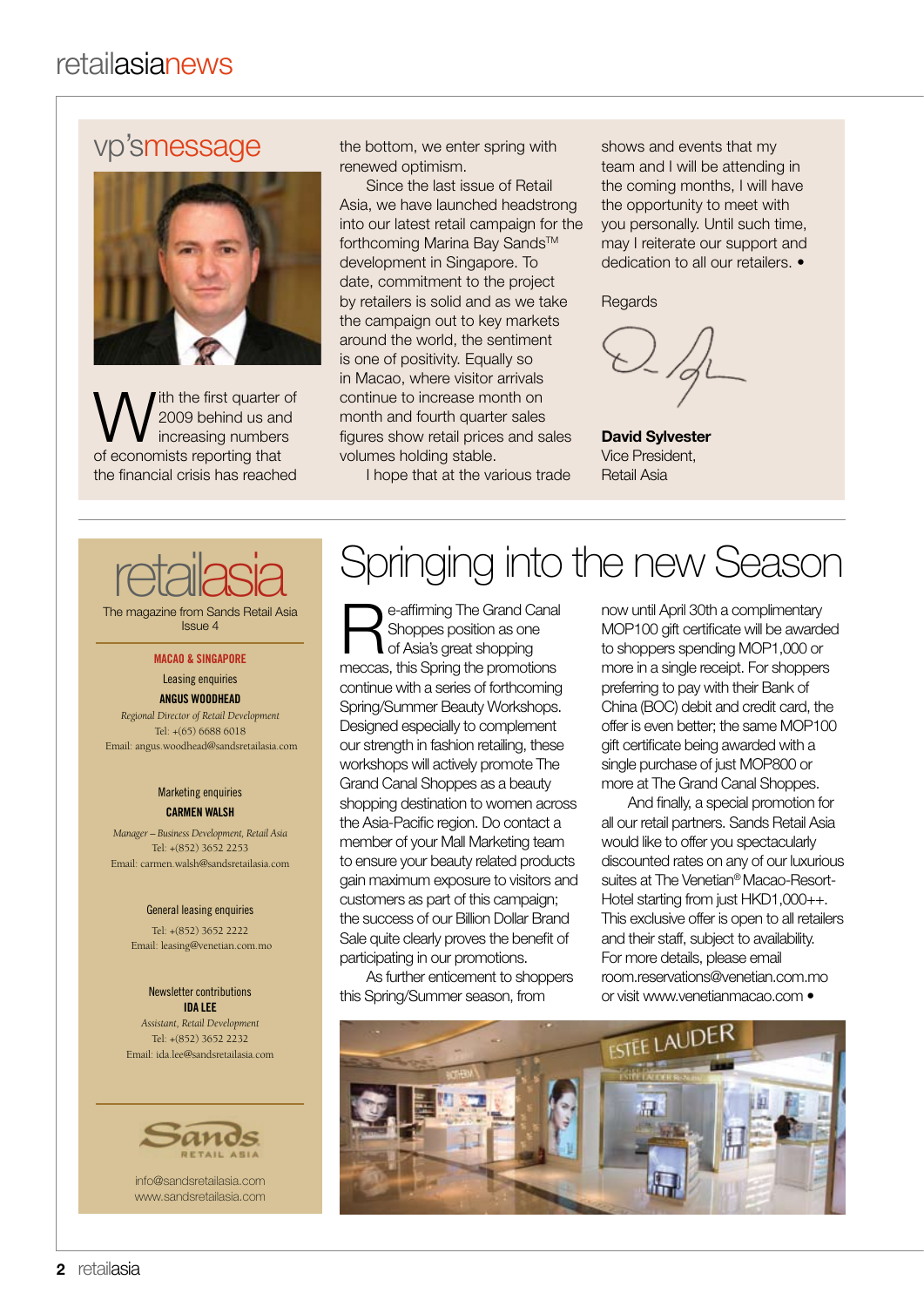### mallnews



## Mega Sale a Mega Success

he inaugural Billion Dollar Brand Sale held at The Venetian Macao from February 18th to 22nd concluded a resounding success with more than 100,000 visitors having walked through the halls of the Cotai Strip® CotaiExpo™ over the course of the five-day event. Moreover, at the closing of the first day, sales of more than MOP 5 million were registered - with similar figures being maintained throughout the rest of the promotion.

Exceeding the expectations of the more than 150 designer brands from The Grand Canal Shoppes and The Shoppes at Four Seasons that participated in the event, this firstever 'mega sale' drew significant

numbers of eager shoppers from nearby Hong Kong - the result of an extensive print advertising campaign. Equally as successful was the response to the campaign's direct mail invitation to a VIP 'Preview' event which enticed previous high spenders at both malls to an exclusive taster of the sale ahead of its opening to the general public.

As well as enjoying the great low priced designer fashion and accessories, the tens of thousands of visitors arriving each day also took advantage of additional promotions offered simultaneously by various other retailers and dining outlets throughout The Venetian Macao. •

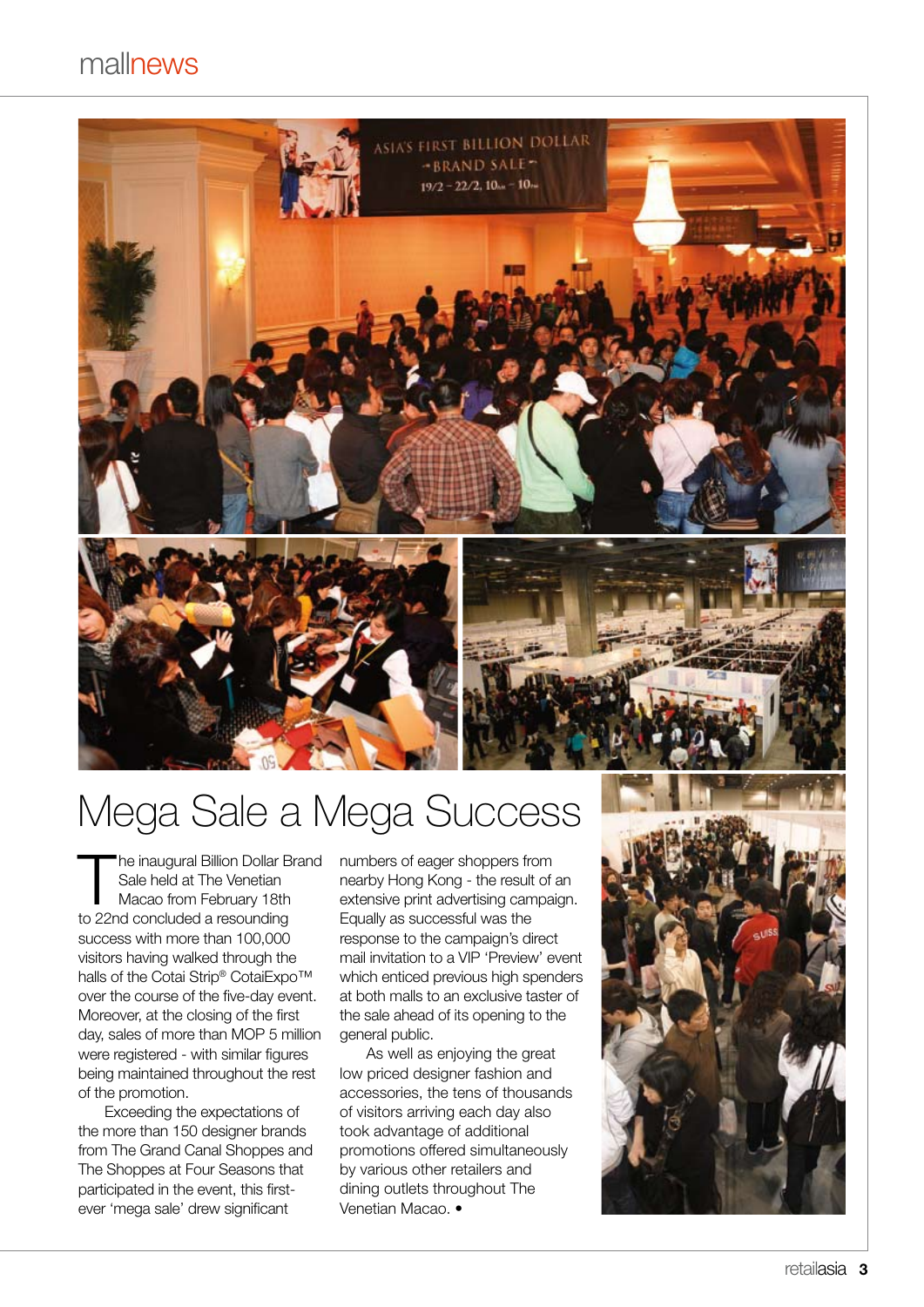### Leading the Way ... to Mariña Bay Sands Shoppes®

n February 17<sup>th</sup> and 18<sup>th</sup> under the bright city lights of Singapore, our leasing team led more than 100 senior executives from top international brand retailers to 'The Edge of Tomorrow' at the exclusive campaign launch preview of the Marina Bay Sands Shoppes.

Highlighting the Marina Bay Sands status as a future global icon, the preview brought the VIPs to Marina Bay where, following a champagne reception, they were taken onboard a private boat for a cruise around the Bay so that the true scale of the development could be fully appreciated. From this unique perspective, each of the resort's various elements was presented with their respective contribution to the integrated resort model's success fully explained.

With the conclusion of the launch event, the campaign will continue with a series of further events held in key markets internationally. •















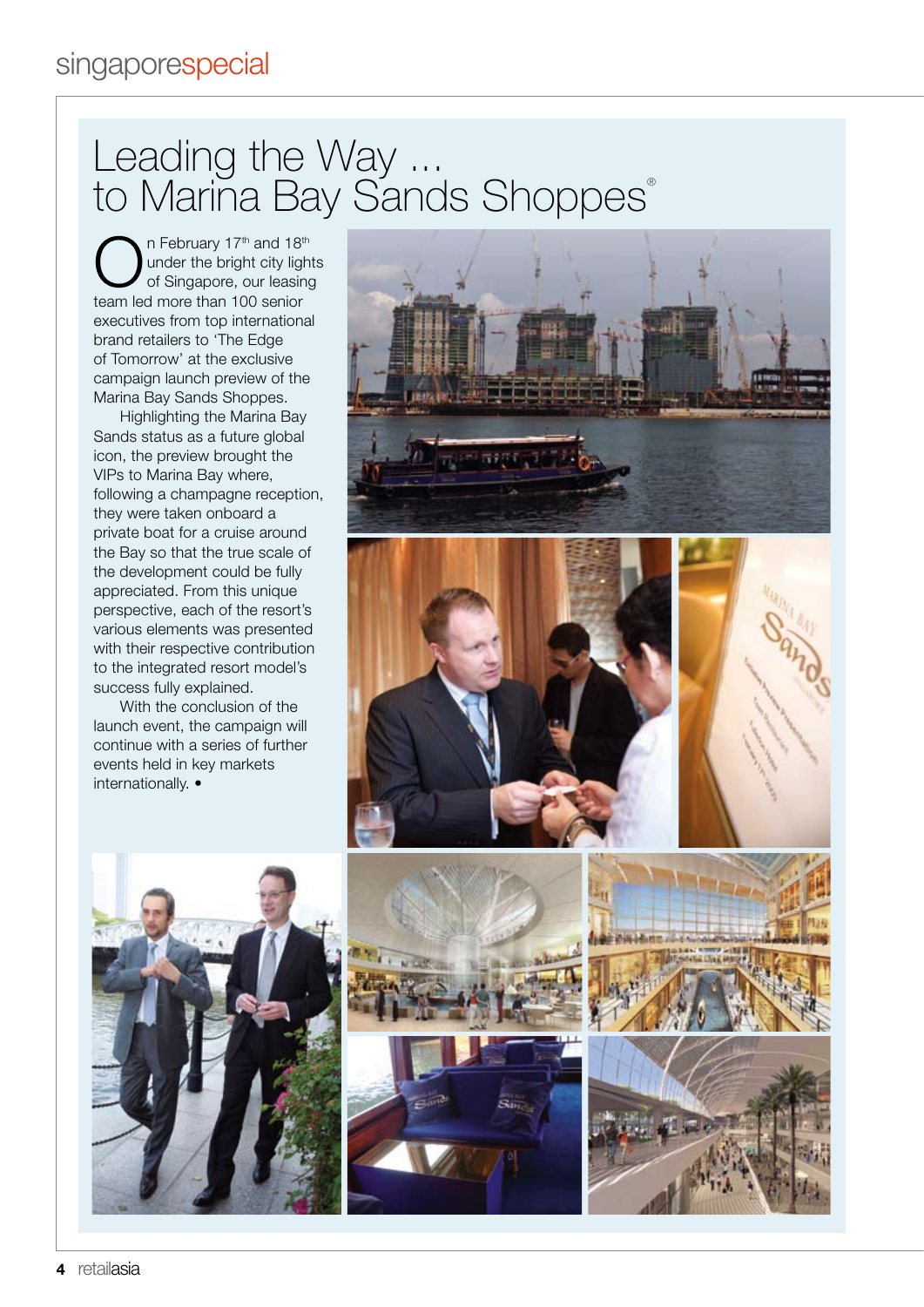### Construction Update

**Construction of Marina Bay Sands<br>
continues to progress and is well<br>
on target for the integrated resort's<br>
coheck that progrims later this user. To date** continues to progress and is well scheduled opening later this year. To date, construction is over level 30 for all three towers and rising by approximately 1 floor every 4 days!

The steel link of truss elements are being installed in both Tower 1 and 2 whilst the level four slab of Casino is ready for erection for the roof trusses. Excavation of the South Podium has also been completed with the remaining slabs in progress.

The efforts of the hundreds of committed construction workers are certainly advancing the development of this world-class resort and entertainment destination.





## The Venue of all Venues

In a fantastic coup for Singapore, Marina Bay Sands w<br>the host venue for the 2010 Congress of UFI, the Glob<br>Association of the Exhibition Industry. The congress is n a fantastic coup for Singapore, Marina Bay Sands will be the host venue for the 2010 Congress of UFI, the Global expected to see the participation of UFI member delegates from over 50 countries.

UFI members are responsible for the management and operation of over 4,500 exhibitions and 181 exhibition centres around the world so for a MICE driven integrated resort such as Marina Bay Sands, with over 120,000 square metres of expo, convention and meeting space, to be selected as the host venue represents a massive vote of confidence. •





### **Recruitment** Ramp Up

rawing the crowds at a recent Careers Fair held in Singapore, the Marina Bay Sands recruitment booth received thousands of applications from enthusiastic job seekers. With literally thousands of positions on offer, the fair marked the start of a recruitment ramp up that will soon see our very own dedicated recruitment centre established.

If you know anyone that you think might relish a career with us, why not have them visit www.careers.marinabaysands.com •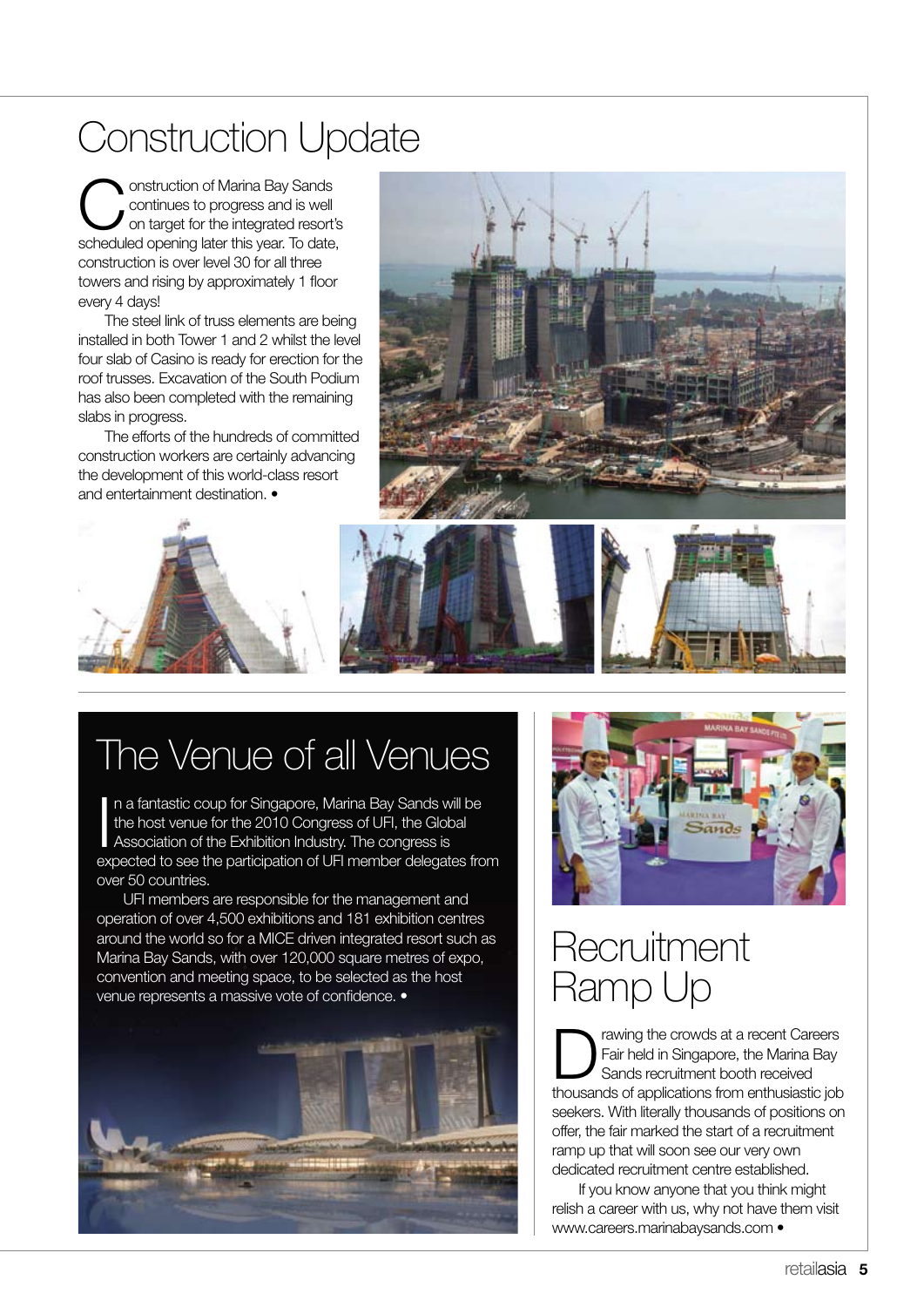### eventscalendar



The coming months offer some of the most holidayfilled in the Asian calendar and whether it's the arrival of warmer weather or the search for relief from 'recession-itis', shopping, dining and entertainment are making a comeback. And, in addition to the planned retailer promotions that the Mall Marketing teams have got lined up, several largescale conferences also offer the opportunity to leverage the increased traffic that these will bring.

Looking over your own calendar of sales promotions for the next quarter, if you have forthcoming plans that coincide with any of the events listed here, why not speak to our Mall Marketing team and see how it might be possible to combine them to create a more powerful campaign.

### **april 2009 SUNDAY**

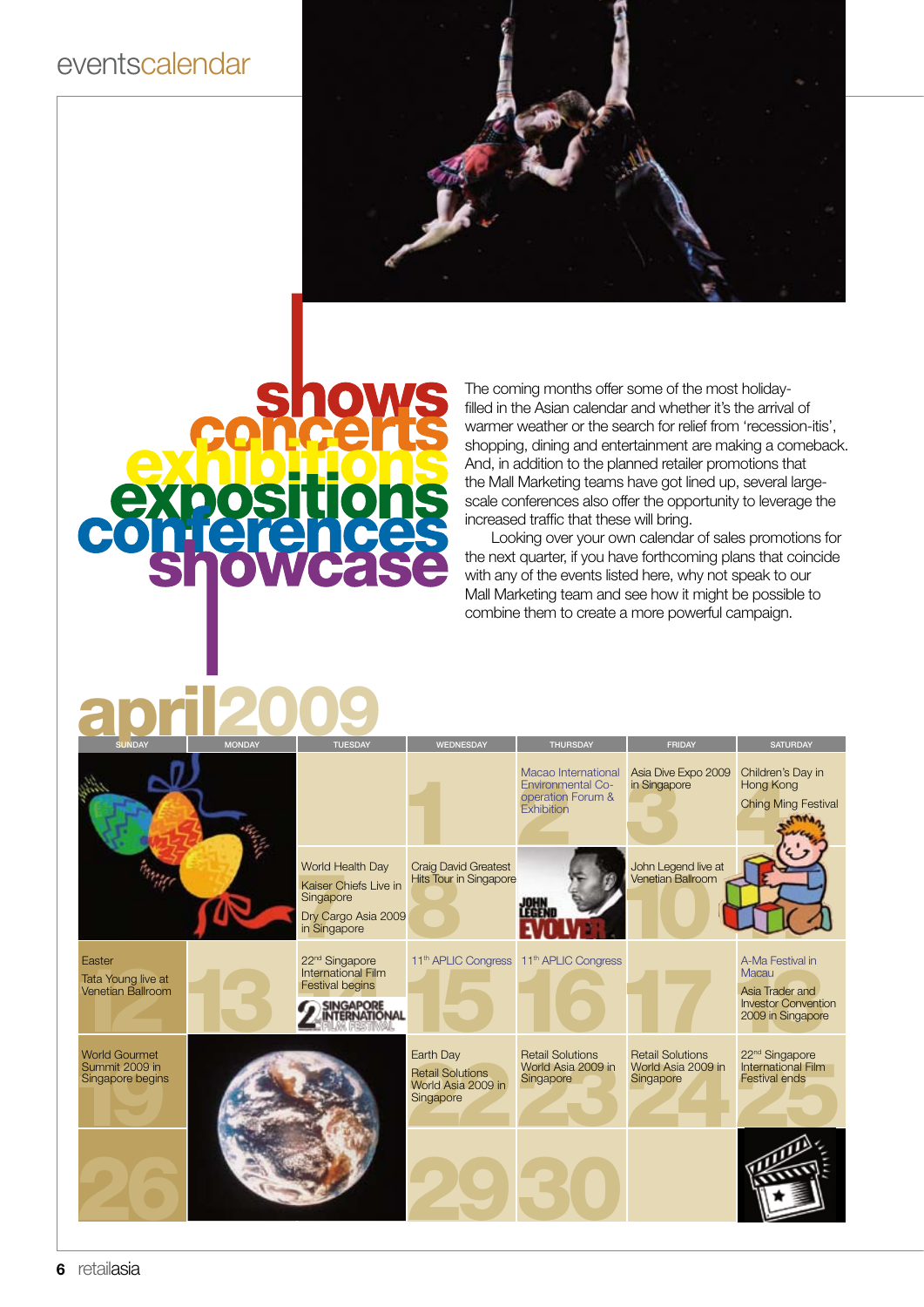| <b>SUNDAY</b>                                     | <b>MONDAY</b> | <b>TUESDAY</b>            | <b>WEDNESDAY</b>                                       | <b>THURSDAY</b>                                                  | <b>FRIDAY</b>                                      | <b>SATURDAY</b>                                                                                                                                      |
|---------------------------------------------------|---------------|---------------------------|--------------------------------------------------------|------------------------------------------------------------------|----------------------------------------------------|------------------------------------------------------------------------------------------------------------------------------------------------------|
|                                                   |               | 12009                     |                                                        |                                                                  | Labour Day<br><b>Macau Arts Festival</b><br>begins | <b>Feast of the Drunken</b><br>Dragon in Macau<br><b>World Gourmet</b><br>Summit 2009 in<br>Singapore ends<br>Show Luo live in at<br>CotaiArena (TM) |
|                                                   |               | 7                         | 2009 in Singapore                                      | Audi Fashion Festival Audi Fashion Festival<br>2009 in Singapore | <b>Audi Fashion Festival</b><br>2009 in Singapore  | <b>Audi Fashion Festival</b><br>2009 in Singapore                                                                                                    |
| <b>Audi Fashion Festival</b><br>2009 in Singapore |               |                           | Procession of Our<br>Lady of Fátima in<br><b>Macau</b> |                                                                  |                                                    |                                                                                                                                                      |
| International Cup 2009                            |               |                           |                                                        |                                                                  |                                                    |                                                                                                                                                      |
|                                                   |               | Asia Media Summit<br>2009 | Asia Media Summit<br>2009                              | <b>Dragon Boat Festival</b>                                      | 'Great Singapore<br>Sale' starts                   | adidas Sundown<br>Marathon in<br>Singapore<br><b>Macau Arts Festival</b><br>ends                                                                     |

# Tune2009

| <b>JUNUAT</b>                                              | <b>IVIONDAT</b>                                                                          | <b>IULSUAT</b>                                             | <b><i>INCONCOUNT</i></b>                                   | <b>INUNDUAT</b>                   | <b>FRIUAT</b>                     | <b>SAIUNDAI</b>                                     |
|------------------------------------------------------------|------------------------------------------------------------------------------------------|------------------------------------------------------------|------------------------------------------------------------|-----------------------------------|-----------------------------------|-----------------------------------------------------|
|                                                            |                                                                                          | <b>G2E Asia 2009</b>                                       | <b>G2E Asia 2009</b>                                       | <b>G2E Asia 2009</b>              |                                   |                                                     |
|                                                            |                                                                                          |                                                            | Feast of Na Cha in<br>Macau<br><b>REMACAU Expo</b><br>2009 | <b>REMACAU Expo</b><br>2009       |                                   |                                                     |
|                                                            |                                                                                          | Communic                                                   | CommunicAsia 2009<br>in Singapore                          | CommunicAsia 2009<br>in Singapore | CommunicAsia 2009<br>in Singapore | <b>HK Jewellery</b><br>Manufacturers'<br>Exhibition |
| <b>HK Jewellery</b><br>Manufacturers'<br><b>Exhibition</b> | <b>HK Jewellery</b><br>Manufacturers'<br><b>Exhibition</b><br>Longest day of the<br>year | <b>HK Jewellery</b><br>Manufacturers'<br><b>Exhibition</b> | aters a                                                    |                                   |                                   |                                                     |
|                                                            |                                                                                          |                                                            |                                                            | I.                                | Macao events                      | Singapore events<br>ш                               |